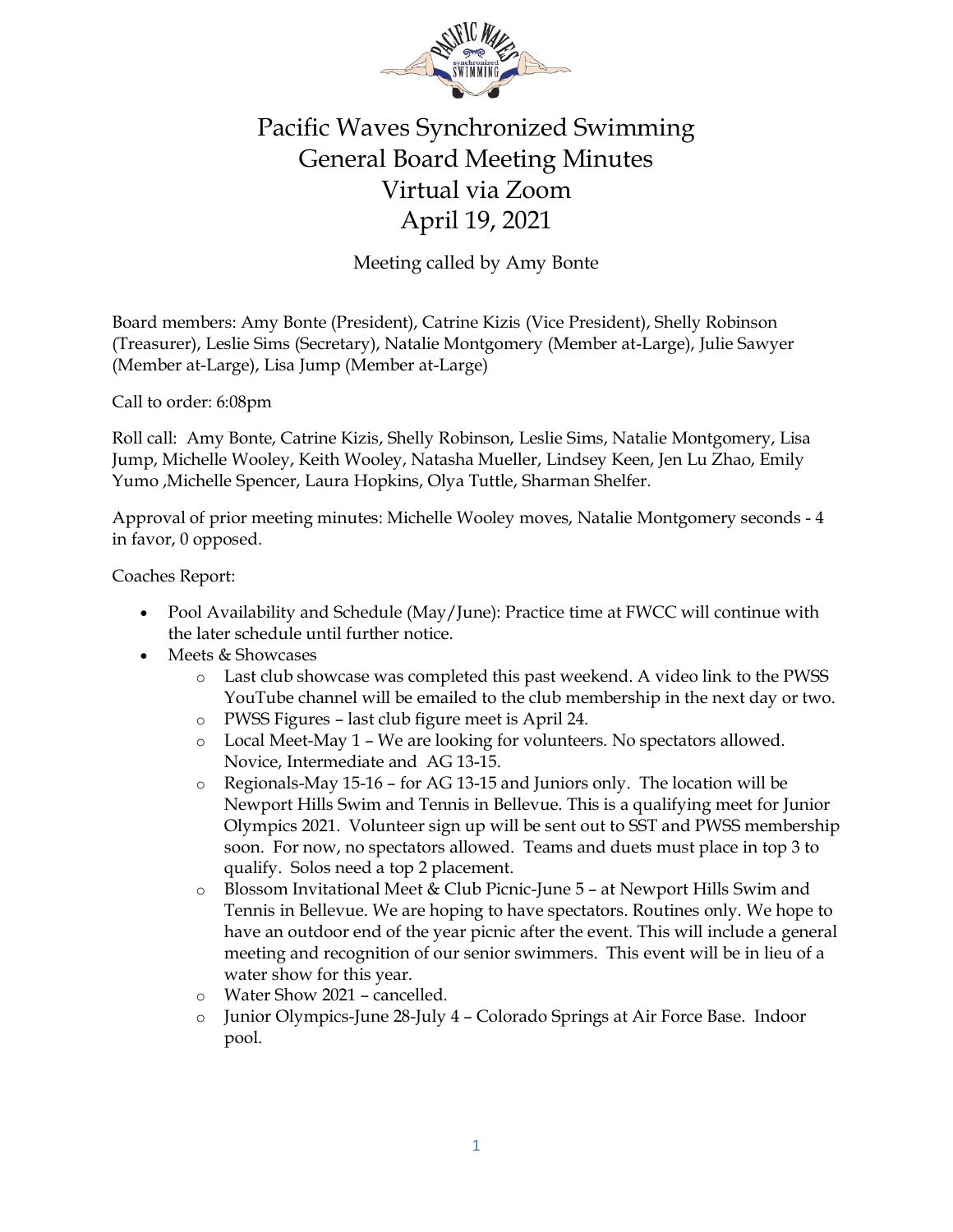

- Coaches & Instructors Update:
	- o Certification progress all certifications are up-to-date now.
- Team Updates:
	- o Club Gear N/A
- Summer Conditioning & Camps- we are planning Intro to Synchro Camps. We are open to ideas for clever names. This is one of the best ways to recruit new swimmers. All swimmers are encouraged to spread the word. Summer Conditioning for current team members will start mid-July 2021.

Committee/Representative reports:

- Treasurer's report: -Coach's Checking: \$208.53 -Checking: \$5,837.80 -Savings: \$20,812.95
	- Bank Account Name Changes all forms have been received. Shelly will drop them off in person.
	- Annual Financial Report Profit and Loss statement, September 1, 2020 April 19, 2021 was reviewed. Balance Sheet as of April 19, 2021 was also shared.
	- Treasurer position replacement 2021-2023 we are actively looking for a new person for this position. There is a dues discount that is shared between the bookkeeper and accountant. Shelly is willing to have someone shadow her for next year. You can reach out to any board member or Michelle Wooley.
- Social media/Marketing report:
	- o Lisa and Macy updated Facebook and Instagram with new photos. Meets are a great source of photos. We encourage all members to like our Facebook page.
	- o Advertisement & Recruitment: Create video/flyers Macy will be preparing these to post on Facebook and Instagram. We encourage all members to share these out to their personal pages and local community groups to help spread the word. We have business cards to give out to anyone who expresses interest in the club.
- Merchandise committee report: N/A